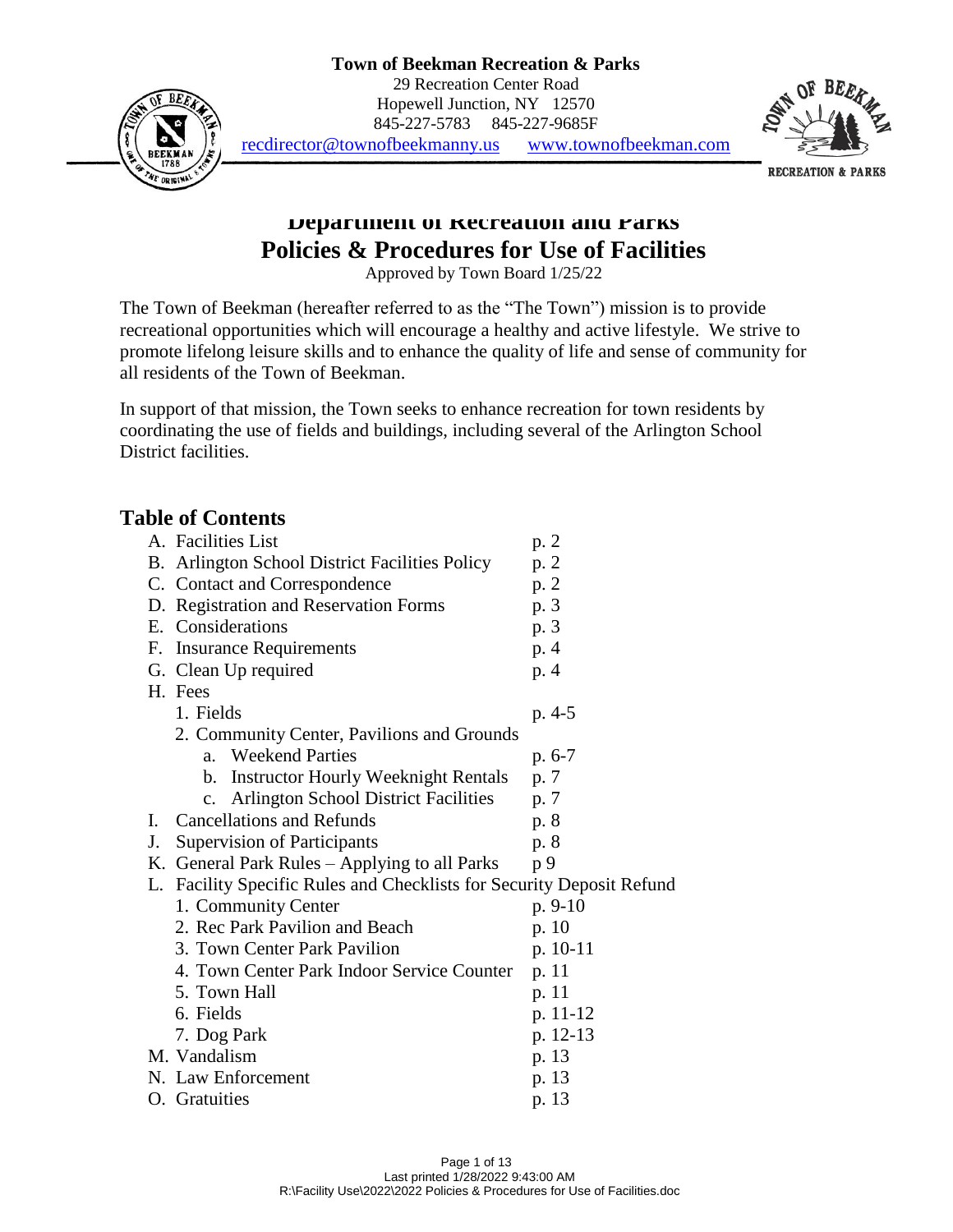## *A. Facilities List*

### **1. Fields for organized sports**

- Beyer Drive Park: Soccer, Multipurpose
- Doherty Park Fields: Soccer Only
	- o Doherty #1
	- o Doherty #2
	- o Doherty #3
- Recreation Park Fields: Baseball, Softball, Summer Camp; Low impact-no heavy vehicles or amusement rides
	- o Rec #1: Baseball, Softball
	- o Rec #2: Baseball, Softball
	- o Rec #3: Baseball, Softball
	- Town Center Park Fields:
		- o TCP # 1: Baseball, Softball
		- o TCP # 2: Baseball, Softball
		- o TCP # 3: Baseball, Softball
		- $\circ$  Soccer Fields # 1, & # 2: Soccer divided according to need

### **2. Other Facilities**

- Community Center at Recreation Park
	- $\circ$  Main room is 60' x 40'
	- o Fire code capacity 136 at tables, 293 using only chairs
	- o 120 folding chairs
	- o Eighteen 60" round tables
	- o Four 6' 8' long tables
	- o Kitchen with range, ice machine, 1 refrigerator with freezer and microwave
- Town Hall Meeting Room (limited availability for Instructors)
	- o Room is set up as a meeting room and must be left that way after use
- Outdoor Pavilion at Recreation Park
	- o Ten picnic tables
- Outdoor Pavilion at Town Center Park
	- o Eight picnic tables
- Town Center Park Indoor Service Counter
	- o An empty room with service windows for selling snacks; no other kitchen equipment provided
	- o If serving prepared food, a DOH Food Service Permit is required
- Dog Park is located at Doherty Park
	- o Open year round weather and driveway conditions permitting
	- o Use is by permit only
	- o Rules are located in part "L7" of this document

## *B. Arlington School District Facilities*

With the implementation of the Arlington Central School Regulation 1500-R Public Use of School Facilities the Department will be coordinating use of the fields and space of all local youth sports groups requesting space from the Arlington School District.

### *C. Contact and Correspondence*

All requests for use of Town Fields and Facilities or school facilities to be sent to Beekman Recreation and Parks Department:

*Address:* Beekman Rec Office, 29 Recreation Center Rd, Hopewell Junction, NY 12533 *Telephone:* 845-227-5783 *Fax: 845-227-9685*

*Email:* [recassistant@townofbeekmanny.us](mailto:recassistant@townofbeekmanny.us) or [recdirector@townofbeekmanny.us](mailto:recdirector@townofbeekmanny.us) *Website*:[www.beekmanrec.com](http://www.beekmanrec.com/) and [www.facebook.com/BeekmanRec](http://www.facebook.com/BeekmanRec)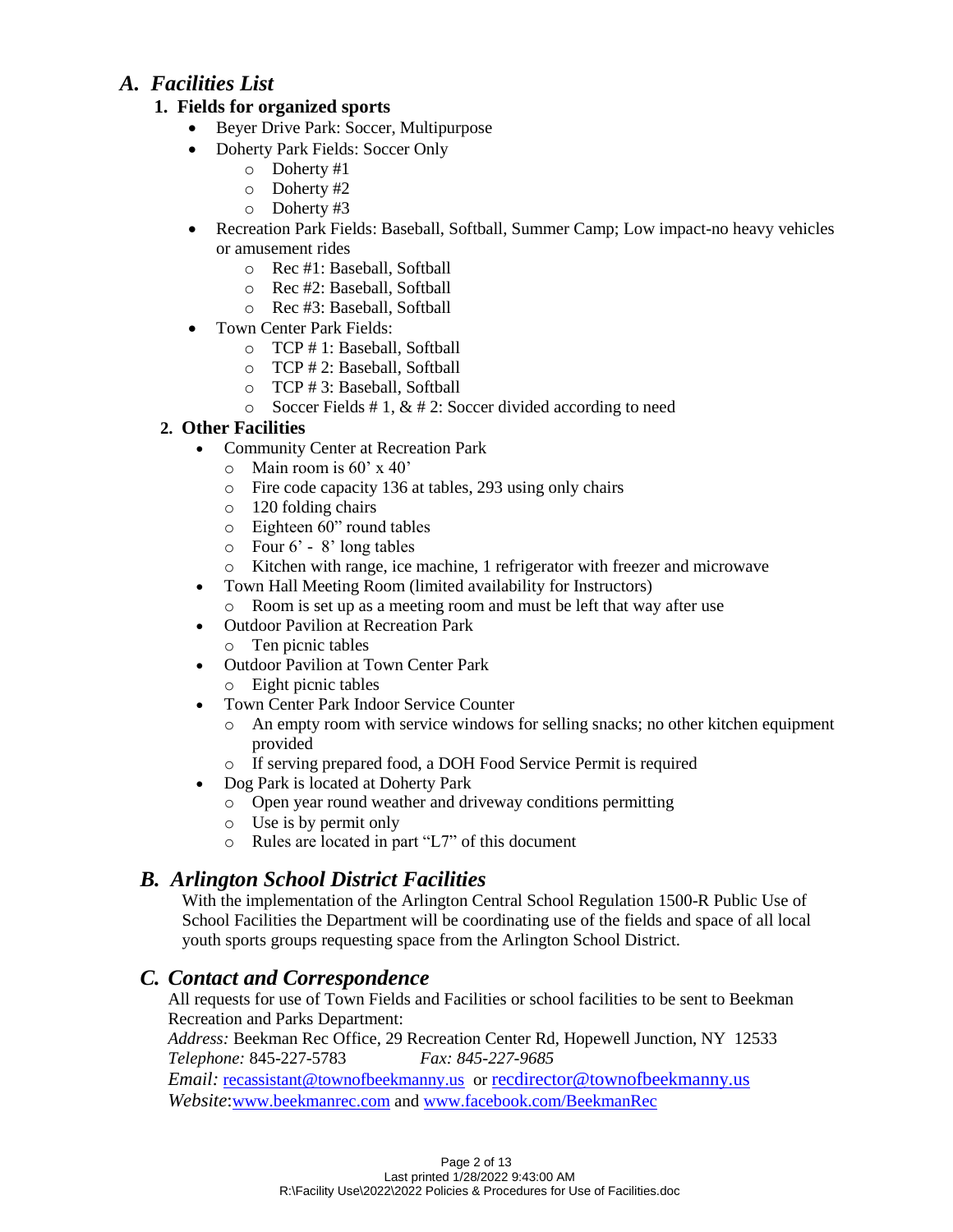### *D. Registration and Reservation Forms*

- **1. For Organizations to reserve a Town of Beekman facility or field:** 
	- Annually, or upon any change in leadership, an officer of the group must register the group with the Town of Beekman by completing and submitting the: "Organization Registration Form for Use of Facilities" along with a roster of all participants/members that includes full names, address of their residence (not a PO Box), their date of birth, and their grade in school
	- The group must complete the "Town of Beekman Facility Rental Agreement"
	- The group must complete any other related documents and submit fees
- **2. For Organizations to reserve Arlington Central School District Facilities:** 
	- Annually, or upon any change in leadership, an officer of the group must register the group with the Town of Beekman by completing the: "Organization Registration Form for Use of Facilities".
	- Complete the ACSD "Use of Facilities Request Form"
	- Complete "Rules Regarding Use of Facilities" form
- **3. For Organization Residency Discounts** a full roster of all participants, including name and address is required; if current rosters are not yet established, a roster of prior year participants will be satisfactory and must be submitted with the "Organization Registration Form for Use of Facilities"
- **4. For non-profit status** a document showing non-profit status 501(c) 3 is required
- **5. For individuals to reserve facilities** complete the "Town of Beekman Facility Rental Agreement" and submit the related documents and fees
- **6. For individual resident rate:** a photo ID and tax or utility bill to the individual reflecting their residence in the Town of Beekman

### *E. Considerations*

- 1. Ranking: Upon evaluation of the registration information, the requestor's organization will be ranked by the Town of Beekman Department of Recreation and Parks. Priorities include, in no specific order:
	- Department programs
	- Youth programs
	- Programs for Town of Beekman residents
	- Programs that increase the diversity of offerings
	- Non-profit status
- 2. All requests for facility use will be reviewed to ascertain any past negative experiences with the organization requesting facility use including but not limited to:
	- a. Damage or destruction of town or school property
	- b. Lack of supervision and control of participants and/or spectators
	- c. Excessive debris, trash, and insufficient clean up by the group
	- d. Uncooperative with town or school staff
- 3. Staff will identify any athletic fields and other play surfaces that are deemed unsafe or in need of rehabilitation. These areas will be taken out of service for a designated period.

NOTE: The Community Center will be available Saturdays and Sundays from 10 am through midnight for rental functions when not being used by the Recreation Department and when Maintenance staff is available for cleaning.

NOTE: Higher ranking, may on rare occasions determine "bumping" rights in the event of schedule conflicts.

NOTE: Arlington School District priorities will be honored when requests are made for School Facilities. For more detail, see Arlington Central School District Regulations Regarding Public Use of Facilities 1500-R Public Use of School Facilities found on their website.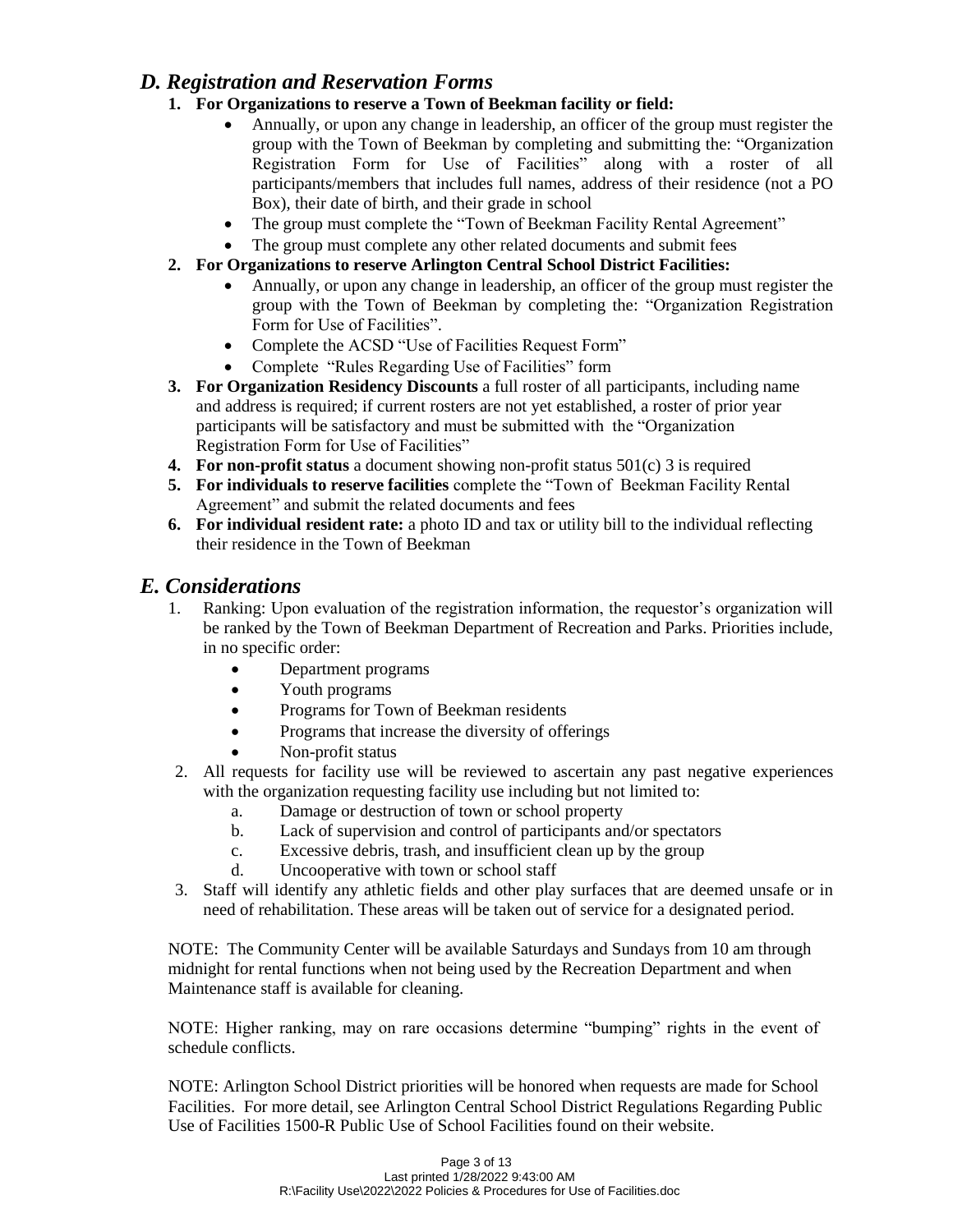## *F. Insurance Requirements*

- 1. Renter will procure and maintain at its sole cost and expense, comprehensive general liability in which the Town of Beekman is an additional insured with combined single limit coverage of \$1,000,000 per occurrence and \$1,000,000 in the aggregate. Renter will furnish the Town with a certificate of insurance prior to the rental.
- 2. Pursuant to Section 57 of the Workers Compensation Law of the Town of Beekman is required to ensure that organizations/businesses applying for any permit, licenses or entering into a contract have appropriate workers' compensation insurance coverage prior to issuing those permits, licenses or entering into contracts.
- 3. Additional insurance is required regarding alcohol as described in H2a\*8

## *G. Clean Up Required*

- 1. All users are required to leave the facility as it was found and required to conduct clean up of any debris, trash, spills and other litter.
- 2. Complete checklists for each facility are in part "L".

### *H. Fees*

#### **1. Fees for Fields:**

|                            | <b>BYSC &amp; BAC/</b><br><b>Authorized</b><br>Youth* Leagues | If 75% or more of players<br>Beekman residents not in<br><b>Authorized Youth Leagues</b> | <b>All others</b>  |
|----------------------------|---------------------------------------------------------------|------------------------------------------------------------------------------------------|--------------------|
| <b>Fields*** for Games</b> | \$4,000 for                                                   | \$20/hr -2hr min                                                                         | \$35/hr - 2 hr min |
| Fields*** with lights**    | season****                                                    | \$50/hr - 2 hr min                                                                       | \$65/hr - 2 hr min |
| <b>Tennis Courts</b>       | No Charge                                                     | \$20/hour                                                                                | \$50/hour          |
| <b>Basketball Courts</b>   | No Charge                                                     | \$20/hour                                                                                | \$50/hour          |

- Batting Cage usage is included in the Field Rental Fee at the time of rental except for TCP 1
	- For hourly season uses:
		- o 50% of the estimated fees are due upon confirmation of the dates submitted
		- o 25% of the balance is due halfway through the season
		- o Final 25% is due within one week after end of season
- For tournament usage, a Tournament Application must be filed in the Recreation Office 2 months prior to the use, for review, pricing, and other expenses that may be charged to user groups. The Tournament Applicant:
	- o Will provide a \$250 CASH Security Deposit required within one week of event start date
	- o Will provide the name and contact information of the Tournament Director who will be available prior to the tournament by phone during business hours, and will be on site during the tournament
	- o Will provide the name and contact information of the volunteer in charge of garbage and may be asked to arrange and pay for dumpsters
	- o Will provide the name and contact information for the volunteer in charge of maintaining bathroom cleanliness using the Checklist provided, and may be asked to arrange and pay for additional port-a-potties and have the existing ones cleaned during the tournament
	- o Will provide the name and contact information of the volunteer responsible for organizing and overseeing parking
	- o Will identify any food vendors and be responsible for obtaining, any Department of Health Temporary Food Service Permit as required by law
	- o Will complete separate applications for any desired Building Uses
	- o League will be charged for Town staff if additional staff is needed for a particular event to run smoothly
- Any group wishing to use a field that needs extra servicing in order to be playable will be charged for the costs of the applications added to the field including, but not limited to Speedy Dry.
- Groups will be fined for leaving litter at a rate of \$50/hour of clean-up
- All organizations must have a COI on file in accordance with Part F.

#### Page 4 of 13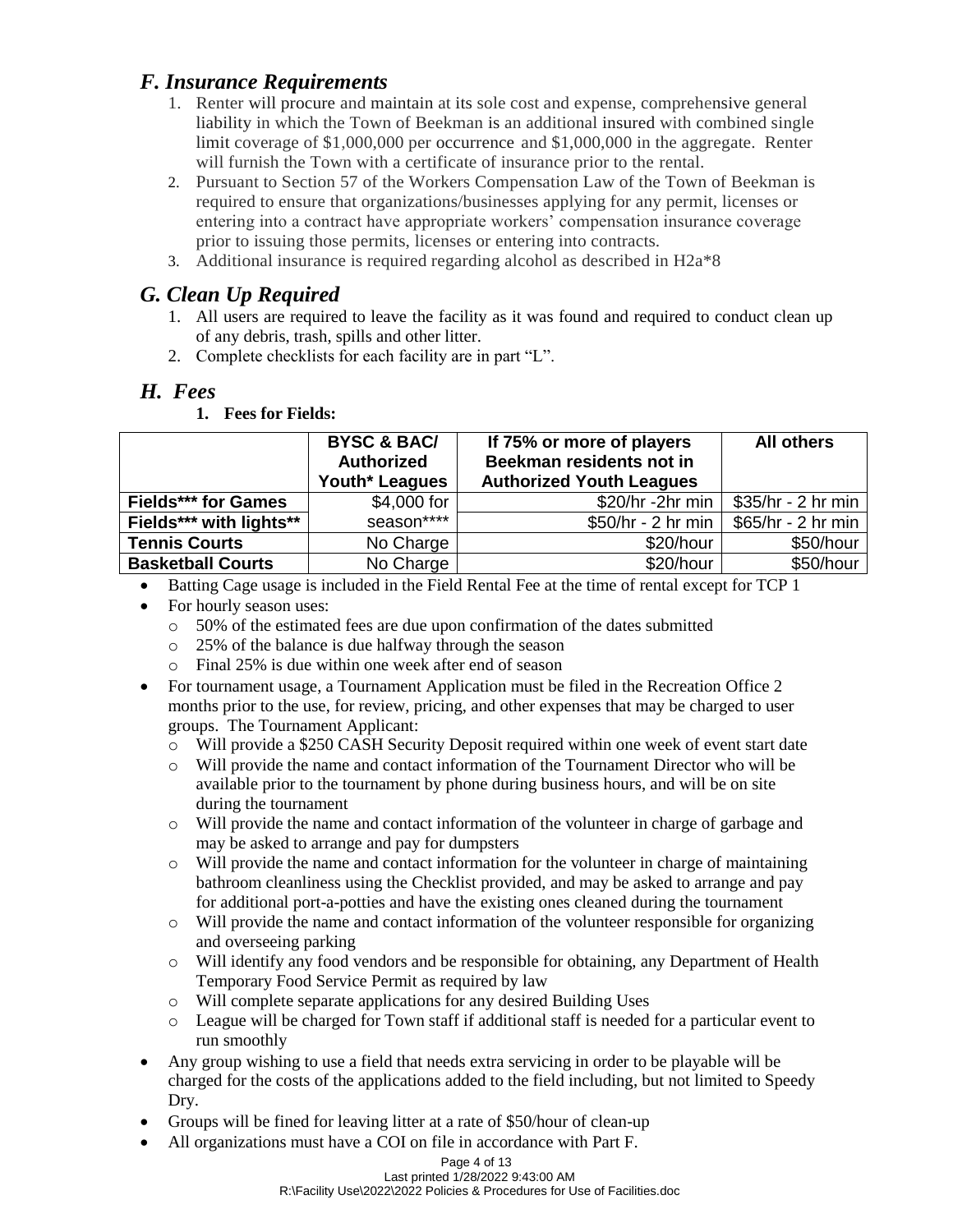#### **\* Youth is defined as a child 18 or under who has not yet graduated High School**

**\*\*Leagues that leave the lights on overnight** will be charged \$30/hour for all the hours after their reservation

**\*\*\*Baseball/Softball fields will be lined for games only, and only on weekdays and nonholidays: Staff will line on Friday for anything scheduled for the weekend, and the last weekday prior to a holiday for games scheduled on a holiday** 

**\*\*\*\*Regarding designated "recreational" Youth Leagues serving Beekman youth at a rate of 75% or greater:**

- If Youth Group Non-resident registration exceeds 25% then the group will no longer be seen as a predominantly a Recreational Ball Youth Program and will be assessed an additional fee of \$25/non-resident. The Rec Office will send each Authorized Youth League a "Black-out" schedule as soon as the information in available and update it regularly.
- The Rec Office will provide a chart indicating which age groups can practice and play on which fields.
- Games will take priority over practices.
- The Youth Leagues will make up a season schedule around the Black-out dates, respecting the field assignment chart, and the designated representative shall participate in a meeting with the other Leagues to be scheduled in the Rec Office during business hours prior to:
	- March 1 for Spring Season through June
	- May 1 for Summer Season July through Labor Day
	- Aug. 1 for Fall Season Labor Day through close of fields
- When the Rec Office receives requests from Other Leagues or Travel Teams, those requests will be checked against the respective Youth League's submitted schedule. If there is an open field/gym, the Youth League Designated Contact will be emailed to confirm the availability and given a 48 hour courtesy period to respond. If there is no response the Other League/Travel Team request will be granted and a new Black-out schedule will be sent to the Youth League.
- Youth Leagues using fields must notify the Town of cancellation of any scheduled field use in keeping with the Cancellation policy as outlined here, or be charged \$30/use (game or practice):
	- o For weekday uses, the Rec Dep't must be called at 227-5783
		- By 3pm the day prior for games scheduled 8am-2pm
		- By 11am for games scheduled 2:30pm to 9:30pm
	- o For Weekend and holiday uses, the Rec Department must be called at 845-227-5783 by 11am on Friday or the day before the Holiday
- Town staff reserve the right to cancel games due to field conditions or unforeseen circumstances. **For all leagues (baseball, softball and soccer) only the head of each league will be notified of cancellations and they in turn must have a system to inform all players of the decision.**
- Once games have started, patched umpire/referee in charge and/or coaches will determine cancellations due to rain, storms or darkness.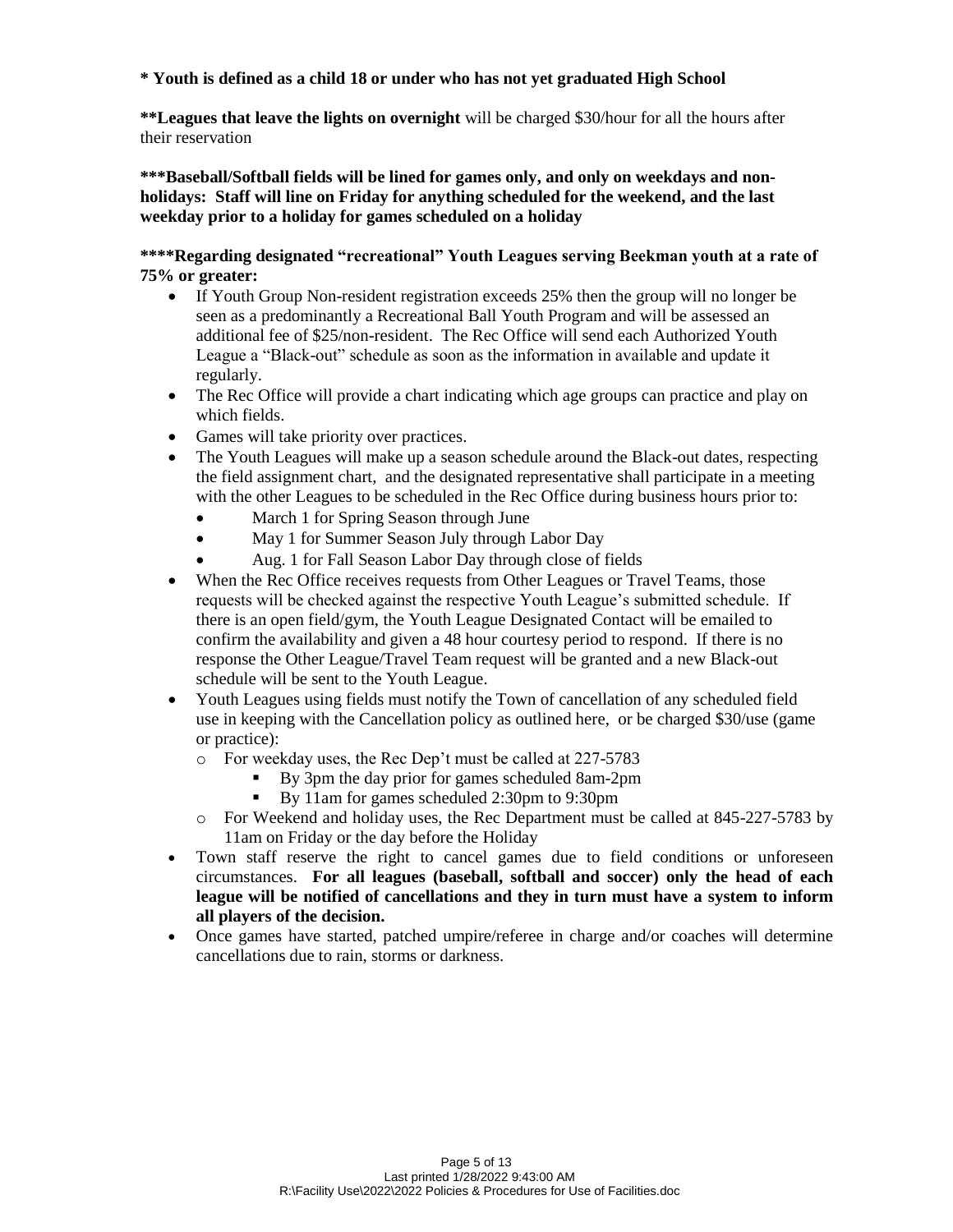# **2. Fees for the Community Center, Pavilions & Grounds:**

| а. | <b>Weekend Party Fees</b> |
|----|---------------------------|
|----|---------------------------|

|                                             | <b>Hours</b>    | <b>Town of Beekman</b><br><b>Residents</b> | Non-<br><b>Residents</b> |
|---------------------------------------------|-----------------|--------------------------------------------|--------------------------|
| <b>Community Center *1*2*8</b>              | 10am - midnight | \$350 on Sat.                              | \$550 on Sat.            |
|                                             |                 | \$350 on Sun                               | \$550 on Sun             |
| Rec Park Pavilion Parties <sup>*2*3*8</sup> | 11 am - dusk    | \$100                                      | \$175                    |
| Rec Park Beach Parties*2*3*4*8              | 12 noon - dusk  | \$25                                       | \$75                     |
| <b>TCP Pavilion*3*5*8</b>                   | 12 noon - dusk  | \$125                                      | \$200                    |
| <b>TCP Indoor Service Counter 346'7'8</b>   | 12 noon - dusk  | \$75                                       | \$150                    |

- Fees must be paid in full 2 months prior to event, unless there is a second request for the date. In that case, the first requestor has 48 hours after the second request to pay in full.
- Local non-profits with  $501(c)$  3 status serving youth with at least 75% Beekman residency will be given ONE free weekend *day* per year when there are no paying customers. Subsequent uses will be at half-price.
- Local non-profit organizations serving adults with at least 75% Beekman residency, may rent the community center once per year at a 50% fee reduction. The date must be requested through the local head of organization and a refundable cash security deposit is required.
- **CASH** security deposits are due the week of the event when the renter comes in for the key
- Return of the security is dependent on items listed in part "G" and part "L"
- All Renters must have insurance documents on file in accordance with Part F.

\*1: A \$500 **CASH** security deposit is required with an additional \$100 if there is outside entertainment (bounce house, petting zoo, etc.)

- \*2: Swim packages: up to 25 swimmers, \$100; more \$200 (no more than 2x/summer)
- \*3: Returnable **CASH** security deposits:
	- A \$100 security deposit is required of all users
	- An additional \$100 for users who choose to take a bathroom key
- \*4: Beach parties have two tables and two hibachis reserved for them on the west side of the lake all related swimming must be done on the Patron Beach

\*6: If cooking, group needs DOH permit

\*7: If not also renting the pavilion must only use outside window

\*8: No alcohol in any outdoor space; it is only permitted in the Community Center and if alcohol will be furnished, served, or consumed the renter must adhere to the following:

- o An additional security deposit of \$100 is due along with the security deposit required.
- o If renter will furnish or serve alcohol at the Event, Renter will procure and maintain, at its sole cost and expense, liquor liability insurance in which the Town of Beekman is an additional insured with combined single limit coverage of \$1,000,000 per occurrence and \$1,000,000 in the aggregate. Renter will furnish the Town with a certificate of insurance prior to the Event.
- $\circ$  If Renter will contract with a caterer or third party to furnish or serve alcohol at the Event, such caterer or third party shall procure and maintain at its sole cost and expense comprehensive general liability insurance with combined single limit coverage \$1,000,000 per occurrence and \$1,000,000 in the aggregate, and liquor liability coverage insurance with combined single limit coverage of \$1,000,000 per occurrence and \$ 1,000,000 in the aggregate. Town and Renter shall both be named as additional insureds. Renter will furnish the Town with a certificate of such insurance prior to theEvent.
- o Host liquor liability coverage may be substituted when alcohol is consumed and not sold at the Facility with prior written approval of the Town. The Town shall be named as an additional insured on the host liquor liability insurance.
- o Renter and/or Renter's guests shall not provide alcohol to persons under the age of 21 or to persons who are already intoxicated. Renter and/or Renter's guests shall require proof of age of all persons prior to serving them alcohol.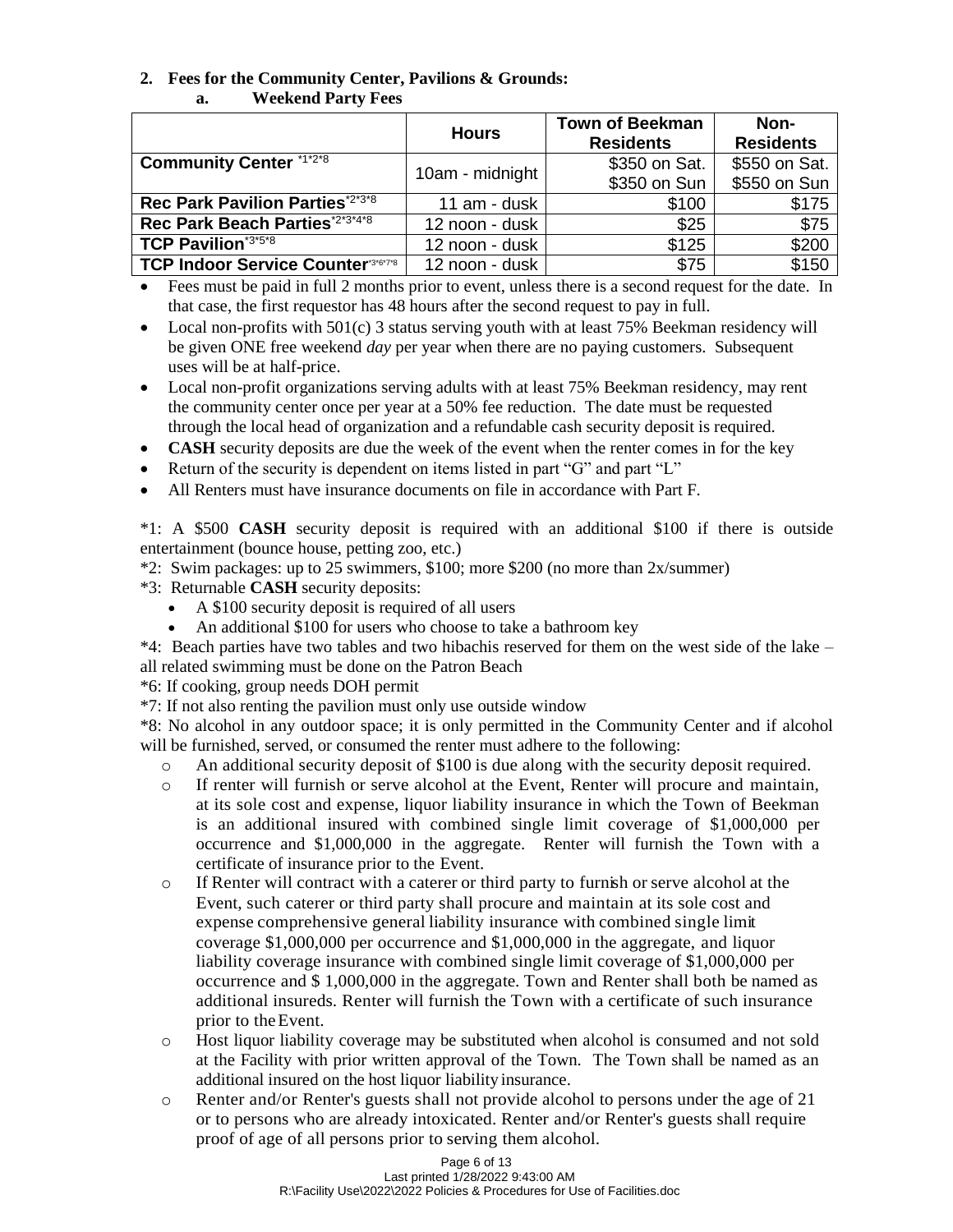o Renter acknowledges the Town does not condone the irresponsible use of alcoholic beverages. It shall be the Renter's sole responsibility to monitor the use of alcoholic beverages by Renter's guests.

#### **b. Instructor Weeknight Hourly Rental Fees**

For usage Monday through Thursday for classes and under special circumstances early Saturday or Sunday mornings. Priority is for paying classes that serve Beekman Residents.

|                                   | If 70% or more of Participants | <b>All others</b> |
|-----------------------------------|--------------------------------|-------------------|
|                                   | are Beekman Residents          |                   |
| <b>Community Center Classes</b>   | \$25/hour                      | \$50/hour         |
| Town Hall Meeting Room*           | \$25/hour                      | \$50/hour         |
| <b>Rec Park Pavilion Classes</b>  | \$15/hour                      | \$25/hour         |
| <b>TCP Pavilion Classes</b>       | \$20/hour                      | \$35/hour         |
| <b>TCP Indoor Service Counter</b> | \$10/hour                      | \$25/hour         |
| <b>Tennis Courts</b>              | \$20/hour                      | \$50/hour         |
| <b>Basketball Court</b>           | \$20/hour/court                | \$50/hour/ct      |

 Fees and Agreement are due one week in advance of any planned sessions; fees received later than that date will be charged \$10/hour above the stated fees

- Sessions should be synchronized according to the Rec Seasonal Schedule:
	- Fall: Sept Dec
	- Winter: Jan Mar 15
	- Spring: Mar 15 May
	- Summer: June Aug
- For usage Monday through Thursday hourly rentals for classes
- Under special circumstances rentals will be considered for early Saturday or Sunday mornings if the use does not interfere with party usage
- Priority is for paying classes that serve Beekman Residents
- Priority on Friday evenings is for Recreation Department programs and the space will not be rented or loaned out to other groups unless the Department is not planning a program
- All Instructors must submit a CASH Security Deposit of 2 times the rent which will be held until sessions are over and key returned
- Instructors must have a COI on file in accordance with Part F
- \*Limited availability
- 3. **Fees for Arlington School District Facilities** are as described on the District web site in "Arlington Central School District Regulations Regarding Public Use of Facilities 1500-R Public Use of School Facilities" and are due upon completion of season. The ACSD "Use of Facilities Request Form" must be completed and submitted to the Recreation Department by the deadlines set in those policies.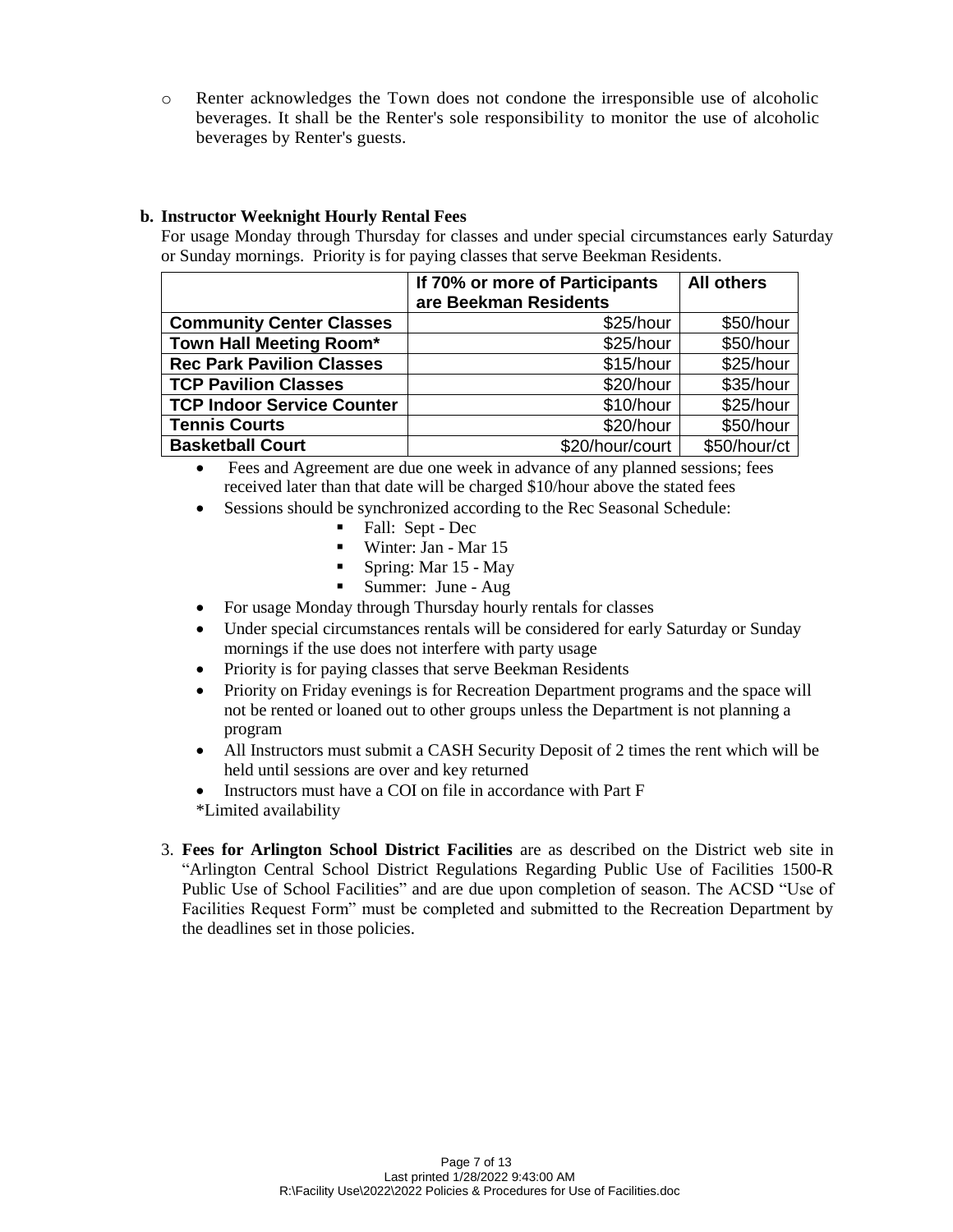## *I. Cancellations & Refunds*

- 1. Town of Beekman Recreation & Parks Department Fields:
	- In order to receive an account credit for cancelling weekday games, the Rec Dep't must be called at 227-5783:
		- By 3pm the day prior for games scheduled 8am-2pm
		- By 11am for games scheduled 2:30pm to 9:30pm
	- In order to receive an account credit for cancelling weekend and holiday games, the Rec Department must be called at 845-227-5783
		- By 11am for games on Friday or the day before the Holiday
	- Town staff reserve the right to cancel games due to field conditions or unforeseen circumstances
	- **For all leagues (baseball, softball and soccer) only the head of each league will be notified of cancellations and they in turn must have a system to inform all players of the decision.**
	- Once games have started, patched umpire/referee in charge and/or coaches will determine cancellations due to rain, storms or darkness
	- No credit will be given for games that have started
- 2. Community Center, Pavilions & Beach:
	- No refunds will be made for cancellations 2 months or closer to the event, unless another renter is found. In that case, 25% of the fee will be retained for processing.
	- Refund requests 2 months or more from the date of the event will be charged a \$15 cancellation fee.
	- Any appeal to the refund policy, for extenuating circumstances, should be made in writing with documentation, to the Recreation Director
- 3. School Facilities:
	- When anticipated unscheduled school events conflict with previously scheduled nonschool use, the school will advise the Facilities Scheduler as soon as possible but no later than one week in advance of the events upon which the non-school institution will be notified of the unavailability of the facility.
	- In the event of school cancellations or early dismissal, all use of facilities are also cancelled.
	- Weekend events will be cancelled as may be determined by the Director of Facilities and posted on the School District website.
- 4. School Fields:
	- In order to avoid injury to players and damage to fields due to poor conditions, the Facility Scheduler will issue directions as to the availability of player fields. School principals and the Athletic Director will provide guidance to the Facility Scheduler on such conditions and recommendations for playability.
	- In the event of inclement weather or other cause for cancellation of field use, all users must obey directive issued by the Facility Scheduler. Failure to abide by the directive of the School District will results in the revocation of all privileges.

### *J. Supervision of Participants*

Youth may only use facilities when under the direct supervision of their sports coach, director, or teacher. Unauthorized use of facilities will be grounds for discipline.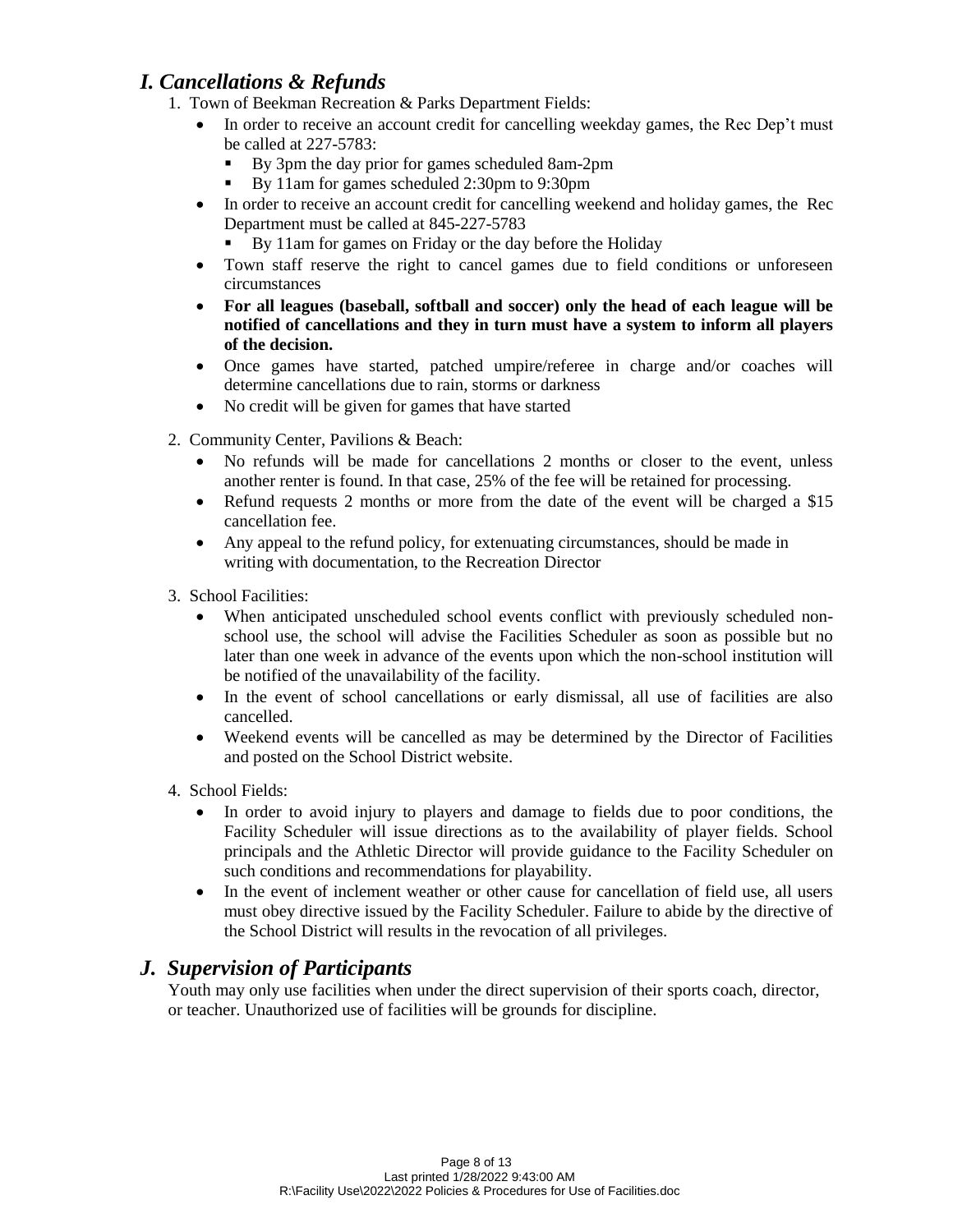## *K. General Park Rules – applying to all parks*

- Parks are open dawn to dusk unless otherwise permitted
- Parks are for Beekman residents and their guests
- Parking is to be in designated areas; do not drive on grass
- Alcohol is not permitted, except by permit in the Community Center
- Smoking cigarettes, marijuana and vaping are prohibited
- Do not bring glass bottles into the parks
- Propane grills are only permitted for use by renters and must be 10 feet from any structure
- Field usage is by permit only
- Solicitors are by permit only
- Pets are not permitted in parks
- Beach and lake usage require membership or entrance fee
- Fires are not permitted with the following exceptions:
	- o Recreation Department sponsored programs
	- o Renters who are granted a permit to bring gas grills in connection with their rental
	- o Use of Hibachi's installed at Rec Park COALS must be extinguished and left in the grill
- Park patrons must stay off rocks walls, weirs, and dams associated with the lake and creek in Rec Park
- Park patrons may not enter the Fishkill Creek in Rec Park unless as part of a Recreation Department sponsored program

# *L. Facility Specific Rules and Checklists for Security Deposit Refund*

### **1. Community Center**

- Bring 40 x 48 Trash can liners or bigger and ensure pails are lined before use and upon departure
- Remove all garbage from building and place in dumpster
- Use good judgment when decorating: nothing is to be stapled or tacked to walls, trim, doors, or ceiling
- Do not lift ceiling tiles out of track to hang decorations and do not use tape on ceiling tiles or grids
- Do not use tape on ceiling, floor or painted surfaces
- $\bullet$  Do not turn the Heat or A/C on or off; leave as it is you may ONLY touch the up and down arrows
- Remove all decorations, including any pieces of tape and streamers
- Should any tables and/or chairs not be in working order, please place them in the room behind kitchen.
- Turn on the fan above the range/stove before turning on any burners or the oven
- Do not BLOW out the pilot lights on the gas range
- DO NOT turn off the gas line
- Smoking cigarettes, marijuana, and vaping are prohibited
- Alcohol permitted is only permitted inside building with additional liability coverage as specified in Facility Rental Agreement only and NOT allowed **OUTSIDE** the building
- Any false AED, fire or security alarms set off will result in forfeiture of security deposit – **PLEASE NOTE the security alarm will go off if you use your key, or open and close doors, before or after your designated time**
- Check bathrooms and flush all toilets before leaving
- Ensure there is no water running in sinks or toilets
- Wash and put away all tables and chairs in the neat order they were found
	- o Rectangular tables go behind the kitchen
		- o Round tables and chairs go in the closet as shown on photos on door

#### Page 9 of 13

Last printed 1/28/2022 9:43:00 AM R:\Facility Use\2022\2022 Policies & Procedures for Use of Facilities.doc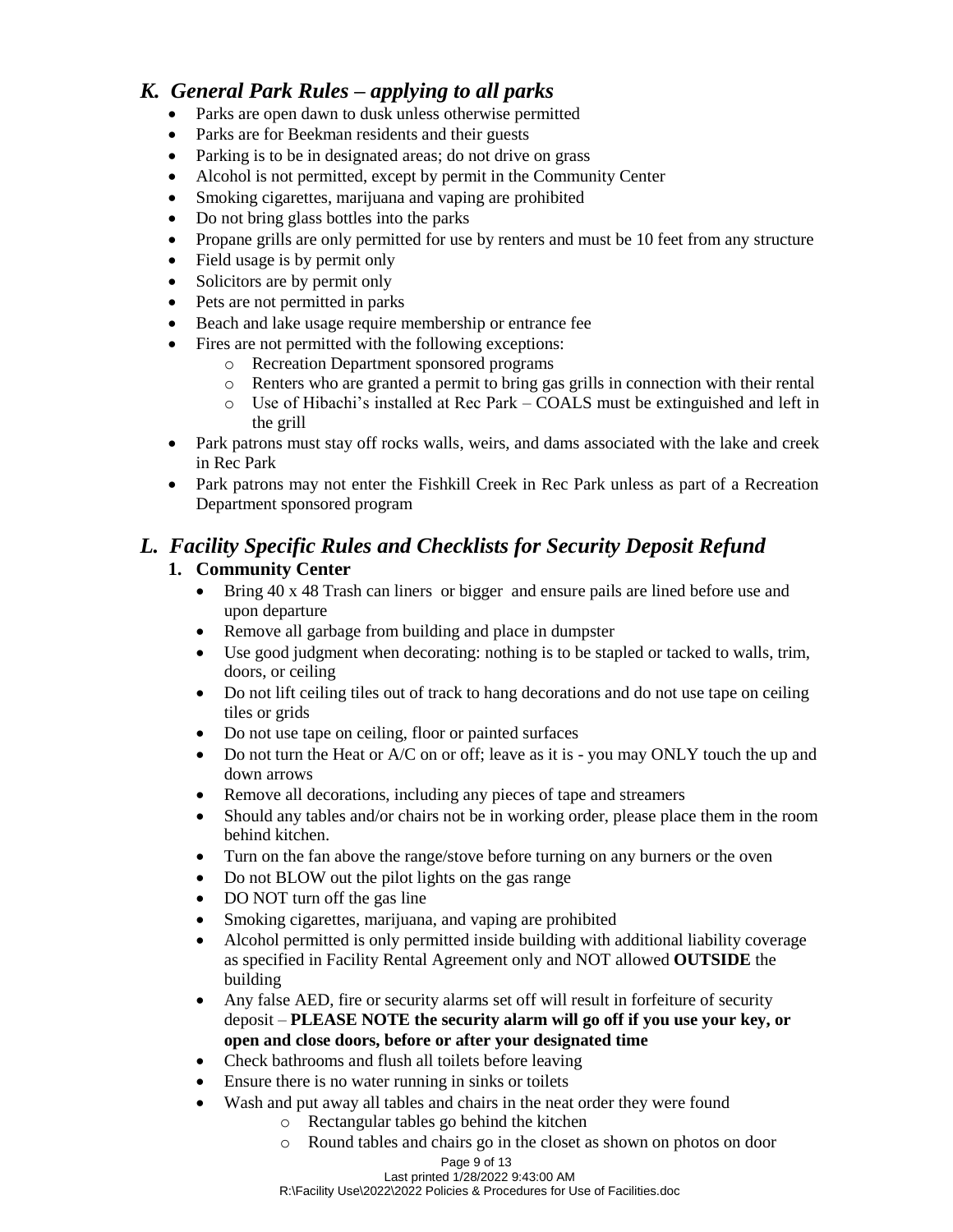- Wipe down kitchen counters and sinks
- Empty refrigerator and clean spills
- Mop up any spills **(Use floor MOP & bucket for spills** but **Do Not Mop entire floor)**
- Sweep floors with dust mop (do not use dust mop for spills)
- Close, LATCH, and lock all doors upon departure
- Remove all signs and/or balloons from Park and Town areas or a \$100 portion of security deposit will be withheld
- **Return the key on Monday or Tuesday after 10am, but call first to ensure a staff member is available**

### **2. Rec Park Pavilion and Beach**

- Do not bring glass bottles into park
- Bring 40 x 48 trash liners or bigger and ensure pails are lined before use and upon departure
- Remove all litter and garbage from rented area and place in dumpster
- Reline pails
- Use good judgment when decorating: nothing is to be stapled or tacked to walls, trim, doors, or ceiling
- If park is closed, keep bathrooms locked unless supervising their use
- Remove all decorations, including any pieces of tape and streamers
- Smoking cigarettes, marijuana, and vaping are prohibited
- Wash all tables
- Upon departure, check bathrooms and flush all toilets and ensure no water is running in sinks or toilets
- Close, LATCH, and lock bathroom doors and windows if park is closed to public
- Remove all signs and/or balloons from Park and Town areas or a \$100 portion of security deposit will be withheld
- **Return the key on Monday or Tuesday after 10am, but call first to ensure a staff member is available**

### **3. Town Center Park Pavilion**

- Do not bring glass bottles into park
- Bring 40 x 48 trash liners or bigger and ensure pails are lined before use and upon departure
- Remove all litter and garbage from pavilion and remove from park; reline garbage pails
- Use good judgment when decorating: nothing is to be stapled or tacked to walls, trim, doors, or ceiling
- If park is closed, keep bathrooms locked unless supervising their use
- If there are other users in the park the bathrooms will be shared
- Remove all decorations, including any pieces of tape and streamers
- Smoking cigarettes, marijuana, and vaping are prohibited
- Wash all tables
- Upon departure, check bathrooms and flush all toilets and ensure no water is running in sinks or toilets
- Close, LATCH, and lock bathroom doors and windows if park is closed to public
- Remove all signs and/or balloons from Park and Town areas or a \$100 portion of security deposit will be withheld
- **Return keys on Monday or Tuesday after 10am, but call first to ensure a staff member is available**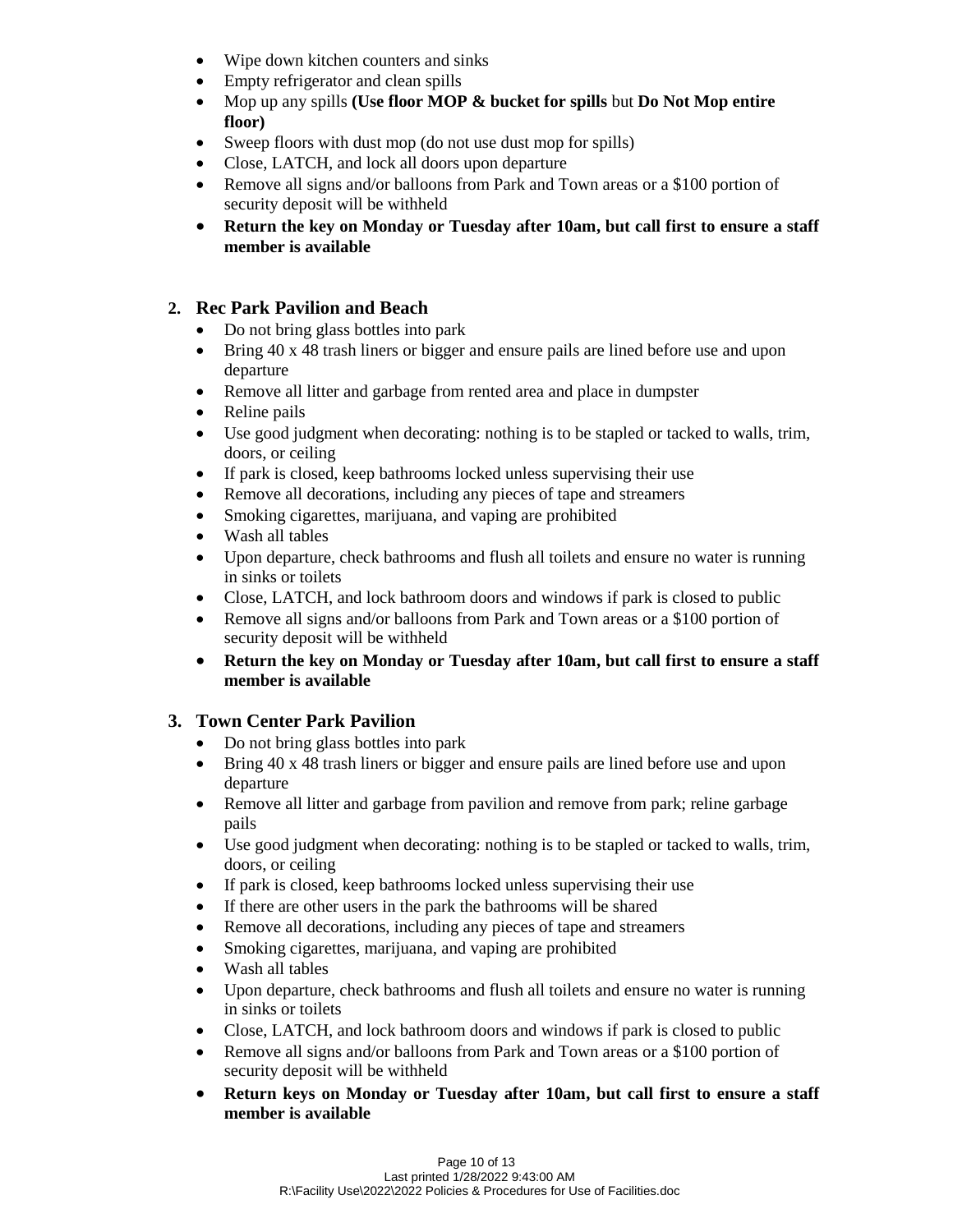#### **4. Town Center Park Indoor Service Counter**

- This is an empty room with 2 service windows: one to the Pavilion and one to the fields
- Renters of this space, who also rent the Pavilion may use BOTH windows
- Renters of this space who do NOT also rent the Pavilion, may only use the window that faces the fields.
- There are no appliances in this space
- There is no cooking that can be done in this space
- Any renters PREPARING food must pursue their own Food Service Permit from the Department of Health
- If there are multiple uses in the park, the bathrooms will be shared
- **Return keys on Monday or Tuesday after 10am, but call first to ensure a staff member is available**

#### **5. Town Hall**

- Do not move the large table that is in the back of the room
- Leave thermostat as you found it
- Ensure bathrooms are tidy, toilets are flushed and floors are free of paper
- Wipe down any tables and sinks that were used
- Clean any spills
- Put tables and chairs as you found it, set up for meeting
- Shut lights
- Lock doors

#### **6. Fields**

#### **Usage Rules & Regulations**

- o Only emergency response or maintenance vehicles allowed beyond parking facilities.
- o Once games have started, patched umpire/referee in charge and/or coaches will determine cancellations due to rain, storms, and darkness.
- o The Town of Beekman reserves the right to cancel games due to field conditions or unforeseen circumstances.
- o There is to be absolutely NO soft toss hitting of balls into the fencing.
- o There will be absolutely no use of landscaping or grooming tools on any field (baseball, softball or soccer) unless authorized by Maintenance/Grounds Department. This includes puddle removal. There is to be no attempt to remove puddles.
- o No alcoholic beverages.
- o Smoking cigarettes, marijuana, and vaping are prohibited
- o All areas are to be left clean of debris. Please follow a carry in/carry out policy at all field locations. Coaches/managers are responsible for policing fields, dugouts and player bench areas.
- o Youth games take priority over any other games.
- o No inning is to start after 12:30pm during Sunday adult league games @ TCP 1
- o Requesting organization is responsible for the safety of its participants.
- o The Town of Beekman and its employees are not responsible for injury, loss or damage to players or property resulting from field usage.
- o The Town of Beekman reserves the right to terminate field usage at any time.
- o Coaches will prevent their players from digging divots in the field.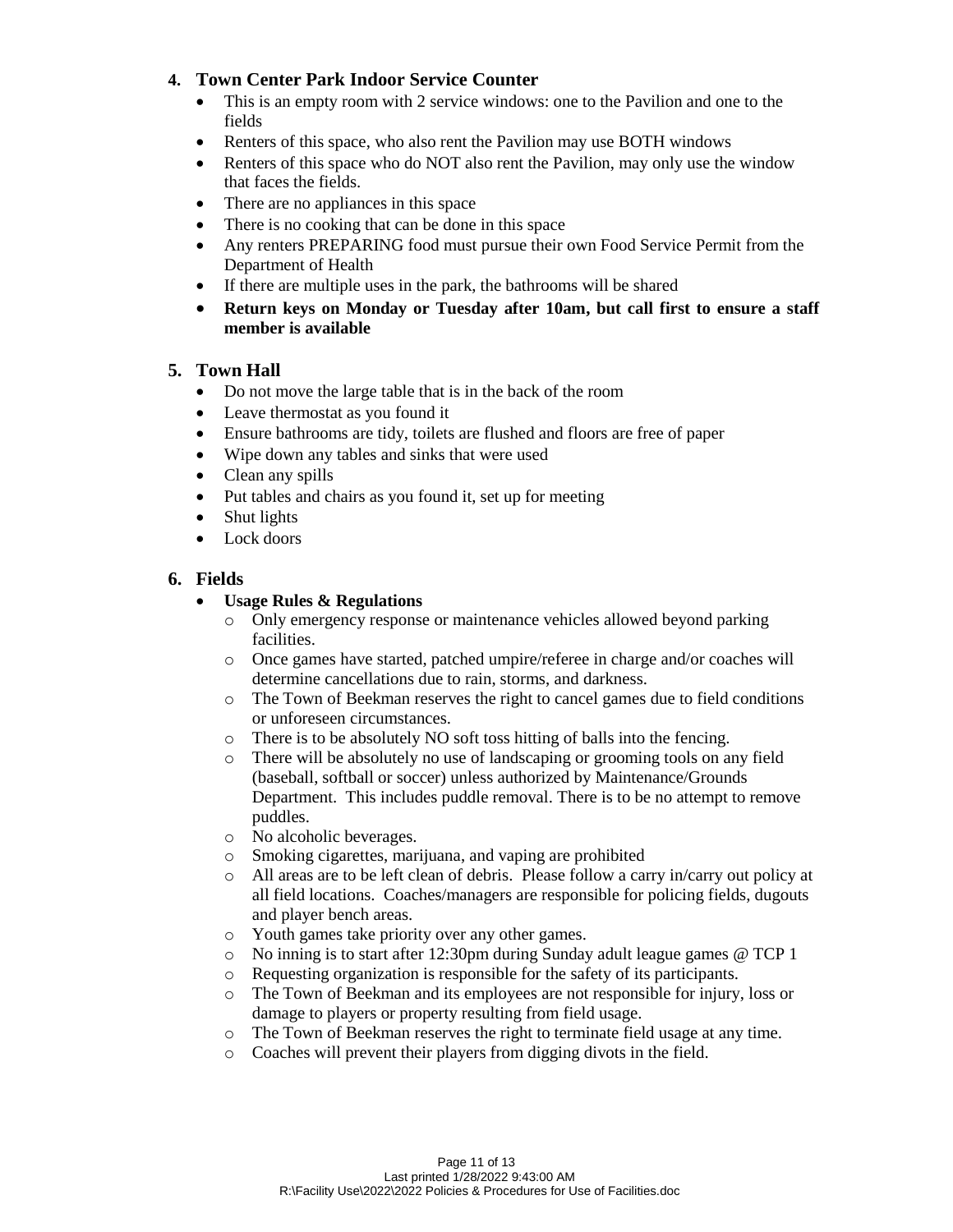#### **Closing/Playability Policy**

- o **Baseball/Softball Field Conditions:** The Town of Beekman reserves the right to cancel games due to field conditions or unforeseen circumstances and will contact the head of each league to inform them of field conditions and closings. Information will be provided as follows:
	- Monday-Friday\*: Playability will be determined by 3pm.

\*In the case of unforeseen weather conditions or circumstances occurring after the above stated time, fields may be closed or games delayed at the discretion of the respective representatives of the League

o **Field Sign Policy:**

In addition, a sign notification system has been put into effect. A  $12x18$ " sign with black lettering stating FIELD OPEN or FIELD CLOSED will be prominently displayed at each field.

- o **Violations of Closing Policy**
	- **Beekman Youth Organizations:** Any teams/managers found in violation of above policy will be given a warning in the form of a letter addressed to the governing board and the Town Board. Appropriate disciplinary action will be determined by these parties.
	- **Adult Leagues and other Contracted Users:** In addition to a letter to the governing boards, the coach or manager may be required to attend an inquiry in front of the Town of Beekman representatives which could ultimately result in forfeiture of security deposit and the suspension of field privileges.

#### **7. Dog Park**

- Owners are legally and financially responsible for their own pets.
- All Dogs must be licensed, up to date with vaccinations, and healthy.
- All dogs using park MUST have a paid annual membership with the Town of Beekman Recreation Department.
- To enter Dog Park, owners must have Photo ID on their person
- To enter Dog Park, the dog must have on its collar, the current year's Dog Park Membership Dog Tag
- Members should only open the gate for themselves and their dog, not for anyone else, and not for any other dogs.
- Dog Park is open weather and conditions permitting.
- All dogs must be leashed upon entering and exiting the Dog Park and be off the leash while Inside the Dog Park.
- Dogs must be leashed while outside the Dog Park but still in Doherty Park.
- Owners must remain with their dogs at all times.
- Owners will carry a leash for their dog at all times.
- The Dog Park is open dawn to dusk when weather and environmental conditions are suitable.
- The Town reserves the right to close the Dog Park due to any reason including, but not limited to, the weather, the road conditions, and large events.
	- o When closed, a notice will be posted on the internet and an email blast will be sent to members.
	- o In addition: when the gate to Doherty Park is closed, the Dog Park is closed.
- Dogs are not permitted on sports fields at any time including when Dog Park is closed.
- Only dog waste should be placed in the dog waste basket; all other trash should be placed in the larger pail outside the gates.
- Owners may bring up to two dogs per adult into Dog Park, if adult can maintain control over both dogs.
- Owners must supervise and are responsible for their dogs and any injuries or damage caused by them.